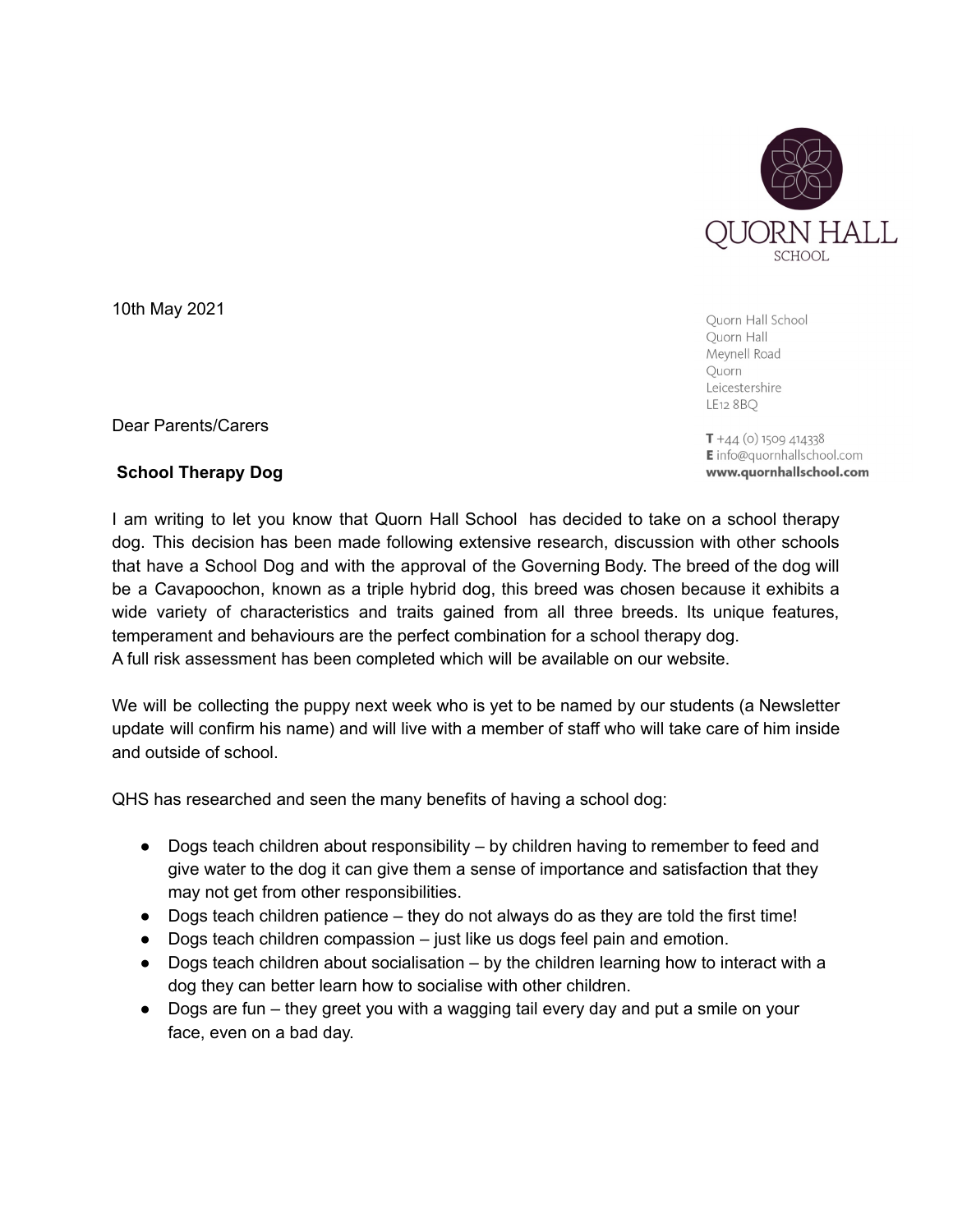QHS has public liability insurance and will be completing an accredited Dog mentoring course. This means he will be able to come into school and work with and around the children. The puppy will attend the vets regularly for yearly vaccinations, flea and worm treatments. Although the dog at times will be working alongside children in their classroom he will be based in the Hall which is separate from the classrooms and the children will only be able to interact with him under strict supervision and as long as parental permission has been given. He will initially be in school every Monday. When he is moving around the school he will be on a lead and always with an adult. We hope he will be able to support children in school in areas such as Forest School, reading, nurture groups, attendance, and also being in the quiet areas on the playground at playtimes.

With parental permission, over a period of time, children who are fearful of dogs can be supported in approaching, handling and in gaining confidence in managing their fear. I hope the children will gain a lot of enjoyment from having a school dog and there will be pictures in the Newsletter of all that he does. I will be arranging to give all the children an assembly and/or a workshop on 'How to Be Dog Smart' this week. If you have any individual questions or queries, please do not hesitate to speak to Anna Fitzpatrick or myself.

Please complete and return the attached slip by Monday 17th May. It is planned that the dog will begin to attend classrooms around the end of June.

Yours sincerely

Antonia Jackson **Headteacher**